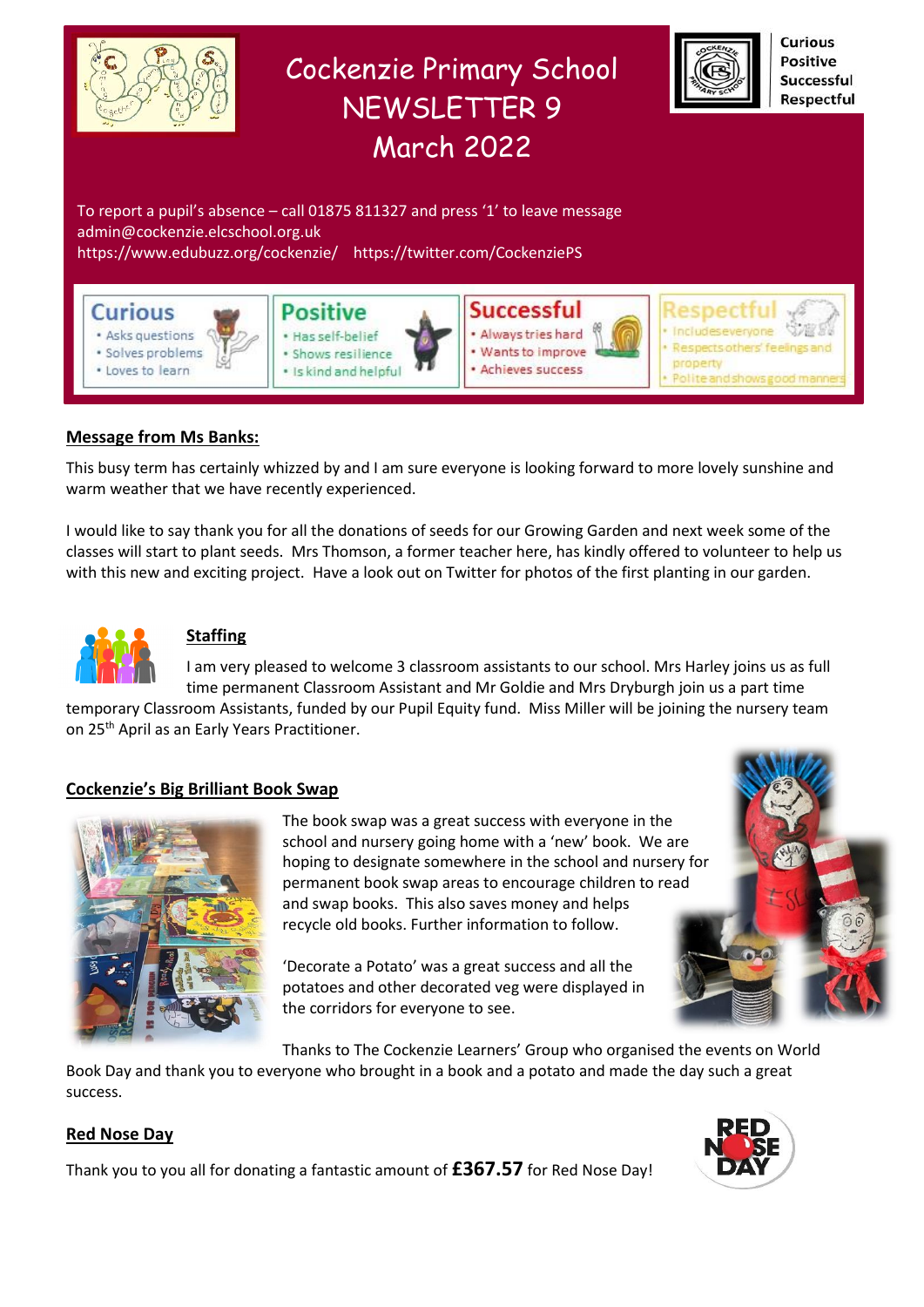### **Cross Country**

A huge well done to the 12 P7s who took part in the Cross Country Event at Meadowmill. They represented our school really well and ran fantastically. For most of the team, it was the furthest they had ever run. Well done to all the runners.

A big thank you to Mrs Saunders and Mrs Dow for taking the team to the Cross Country event yesterday.



### **Visual Supports Project**

We are very proud to share that we have been awarded our Silver Level Award through the Visual Supports Project. We have an ongoing partnership with Linzi Fowler (our Speech and Language Therapist) who provides invaluable support and training for our staff, through Pupil Equity Funding. This is great recognition of the whole school's commitment to providing high quality universal visual supports for all our learners.

### **Building Resilience 'Get Active'**

Our next whole school focus through the Building Resilience programme is 'Get Active'. This unit is all about how looking after the body and mind is important for our health. Taking part in regular exercise, or being active in other ways, brings many benefits to our physical health as well as our mental wellbeing. Through our next unit of Building Resilience, the children will learn that in order to help us feel resilient, we need to live a wellbalanced and healthy life. Please find attached some further information and an optional family home learning challenge.



### **P7 Adventure Week**

P7A and P7B had such an entertaining and interesting adventure a couple of weeks ago on Monday the 14<sup>th</sup> March. The adventure took place in Musselburgh. It started the week before on the 10<sup>th</sup> of March and both P7 classes completed a sponsored walk and beach clean in our local harbour to help raise money for the ACE Escape Week. We raised an immense amount of money just under £2,000! A week later, all the activities began. We experienced canoeing, paddle boarding, kayaking and solving tricky problems as a team on the first day of the programme. On the second day the P7s learnt how to tree climb, walk and balancing on slack lines as well as learning how to stay safe near them. The P7s learned fantastic life skills and made new friendships, as well as memories that will last a lifetime.

**By Hannah and Megan P7B**

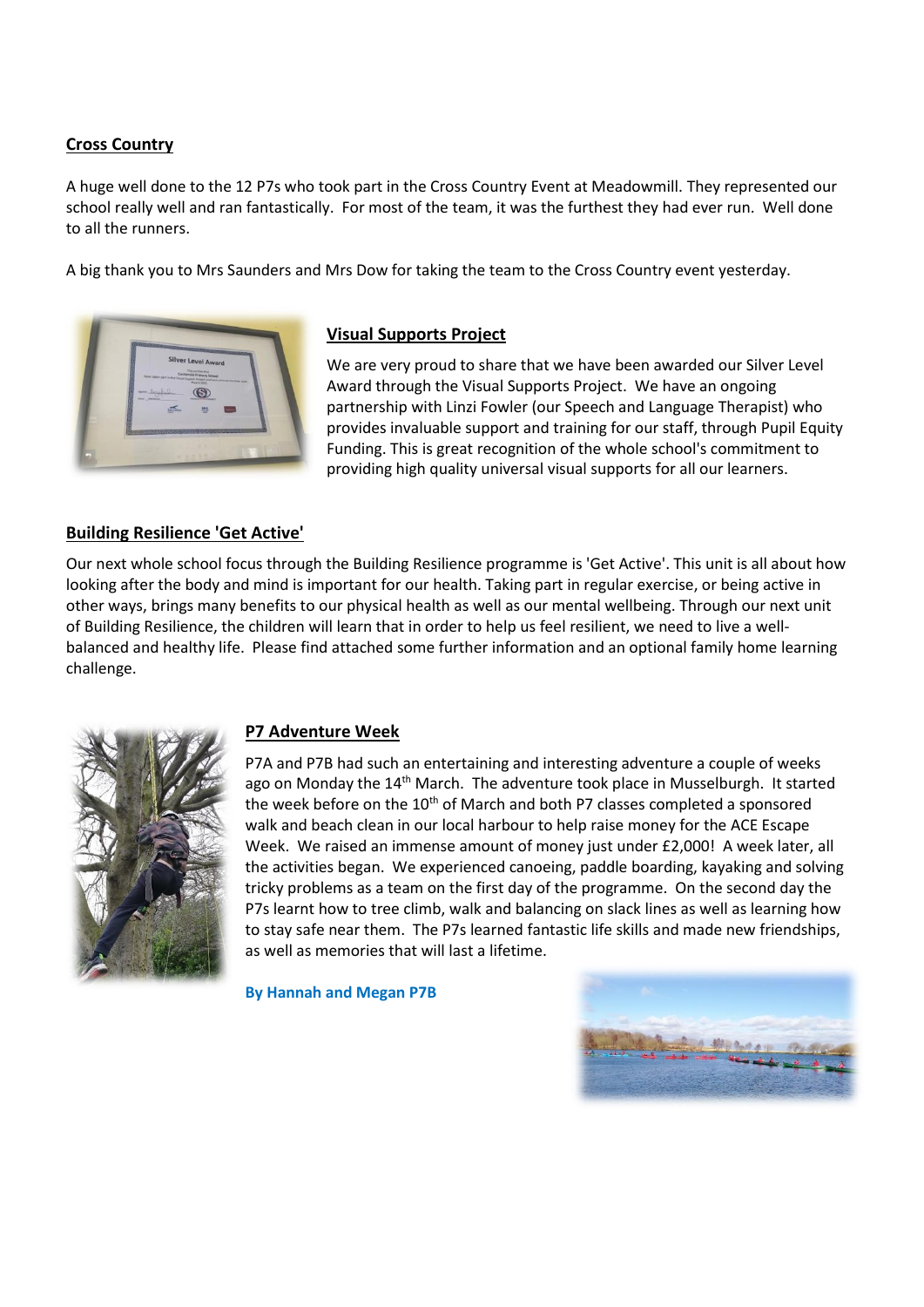

# **Parent/Carer Consultations (P1-P7)**

Thank you to all those who attended their Google Meet consultation with their child's teacher. Partnership with parents/carers is so very important. We hope that the next consultations (in October) will take place in the school building which would be amazing!

## **P2 Spring Show**

P2 are very excited as they have started getting ready for their virtual Spring Show. They can't wait to display their learning to the whole school and families after the Easter holidays.

# **Message from the PTA – Spring Disco**

The Spring Disco is on Tuesday 5<sup>th</sup> April. Tickets cost £4 and include Face painting, tattoos, games and an amazing themed photo booth to take home fun memories! Our resident DJ Rachel will be playing the latest party tunes and we will have a tuck shop and glow stick bar for those extra party treats!





**P1 - P3** 6.00 - 7.15pm

**P4 - P7** 7.30 - 8.45pm

Cockenzie and Port Seton Royal British Legion. Email [admin@cpspta.co.uk](mailto:admin@cpspta.co.uk)

# **Message from Cockenzie & Port Seton Gala – Easter Egg Hunt**

Cockenzie & Port Seton Gala Committee are holding an Easter Egg Hunt on Thursday 7th April, further details below . . .

Thursday 7th April 5.30pm start at Community Centre £1.50 per child Children can bring a decorated boiled egg (labelled with name and class) to be in with a chance of winning a prize. Tuck shop, win a giant bunny, glitter tattoos and more!





# **Nursery**

There has been lots of excitement in the nursery with the arrival of the long awaited news that the nursery can now operate as one 'class.' The team and children are very busy rearranging our learning space back into one room, which the children can explore freely, mixing with all of their friends. We are also talking about the signs of spring and

preparing for Easter.